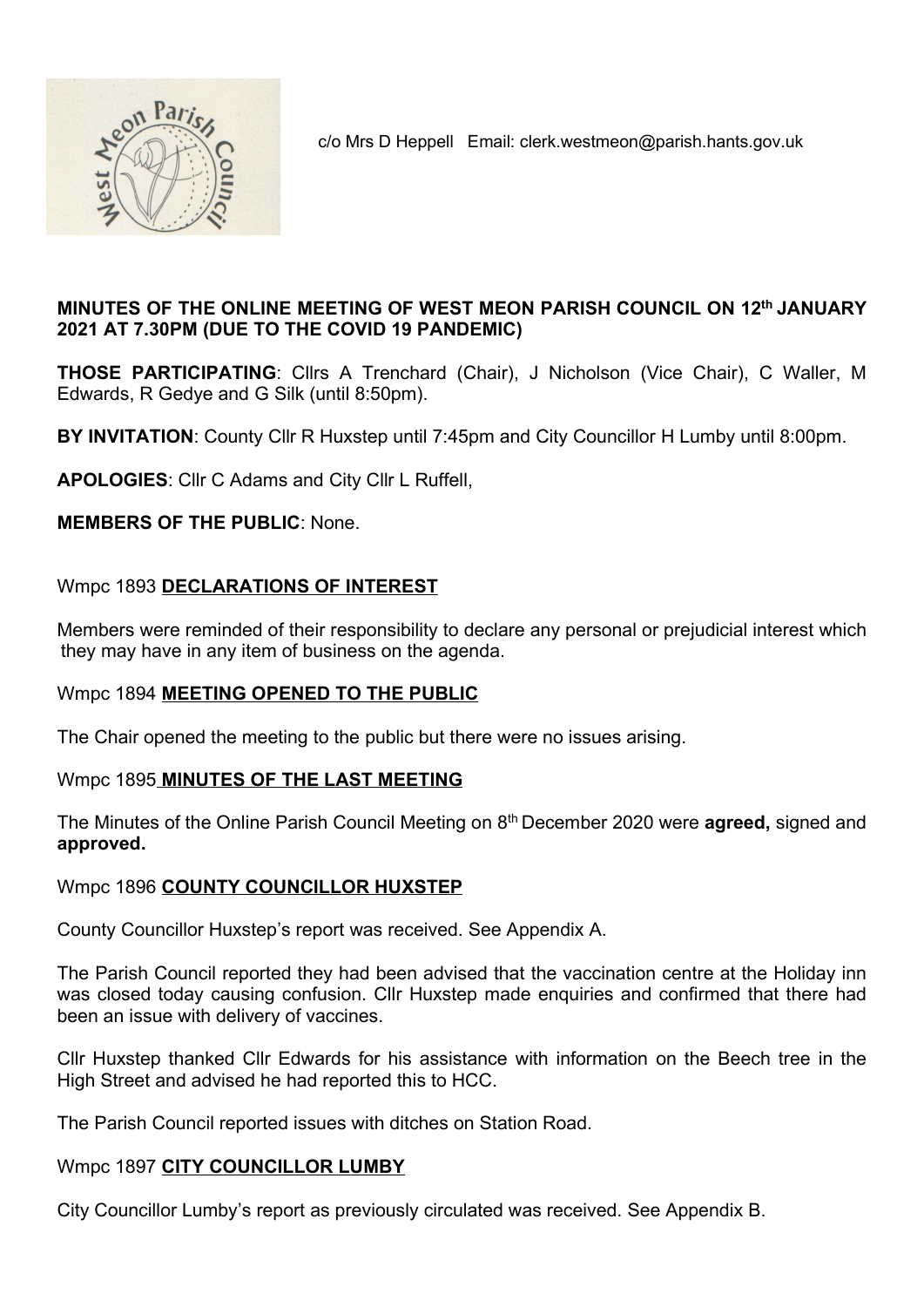Cllr Lumby reported issues with fireworks over the New Year and Cllr Waller agreed he would provide an advisory note for the Parish Council on this issue.

#### Wmpc 1898 CLERK'S REPORT

The Clerk's report was received, advising:

- Aboradventure have visited Holm Oak and done a half day report advising 30% to 50% crown reduction is required, to keep tree healthy. They are able to submit a TPO application.
- Zurich has paid the Parish Council insurance claim for the bus shelter. Quotes have been circulated to Councillors for the renewal of insurance from Came and Co, who also advise cyber insurance is required and additional play equipment to add and poppy plaques.
- Co-option 2021 to consider.
- Lease agreements: Burley & Geach charge £250 per hour, per agreement; Branson & Child charge £1,000 per agreement.

### TO RECEIVE WORKING GROUPS

#### Wmpc 1899 PLANNING

SDNP/20/03665/FUL Lion Hill House Alton Road West Meon GU32 1JF New single storey dwelling. It was agreed that the Parish Council would continue to **object** to the proposal and do not wish to change their previous comments.

Wmpc 1900 FINANCE AND ADMINISTRATION

It was **agreed** that there would be no formal speaker for the AGM on Thursday  $28<sup>th</sup>$  January 2021.

It was **agreed** that the Clerk would purchase the solar lights Cllr Gedye emailed to Councillors from the bus shelter Section 106 funds.

It was agreed that the Parish Council would use the insurance company Hiscox £1,061.41 and the admin fee of £50.00 to Came & Co, with the addition of playground equipment and poppy plaques.

The Parish Council **agreed** that they would use solicitors Branson & Childs for the lease agreements with the rifle club and village hall. Cllr Nicholson agreed that she would get a quote for valuation for ground rent.

The Parish Council **agreed** that it would start the Co-option process for two new councillors.

### Payments 12<sup>th</sup> January 2021

| <b>BACS HCC Lighting</b><br><b>BACS CIIr Waller Postage swing parts</b>          | £446.93<br>£23.40 |
|----------------------------------------------------------------------------------|-------------------|
| Arbour Adventure Tree Report                                                     | £200.00           |
| <b>BACS D Heppell salary January</b><br><b>BACS Expenses</b><br><b>BACS HMRC</b> | £21.70<br>26.80   |

It was unanimously **agreed** to approve the schedule of payments.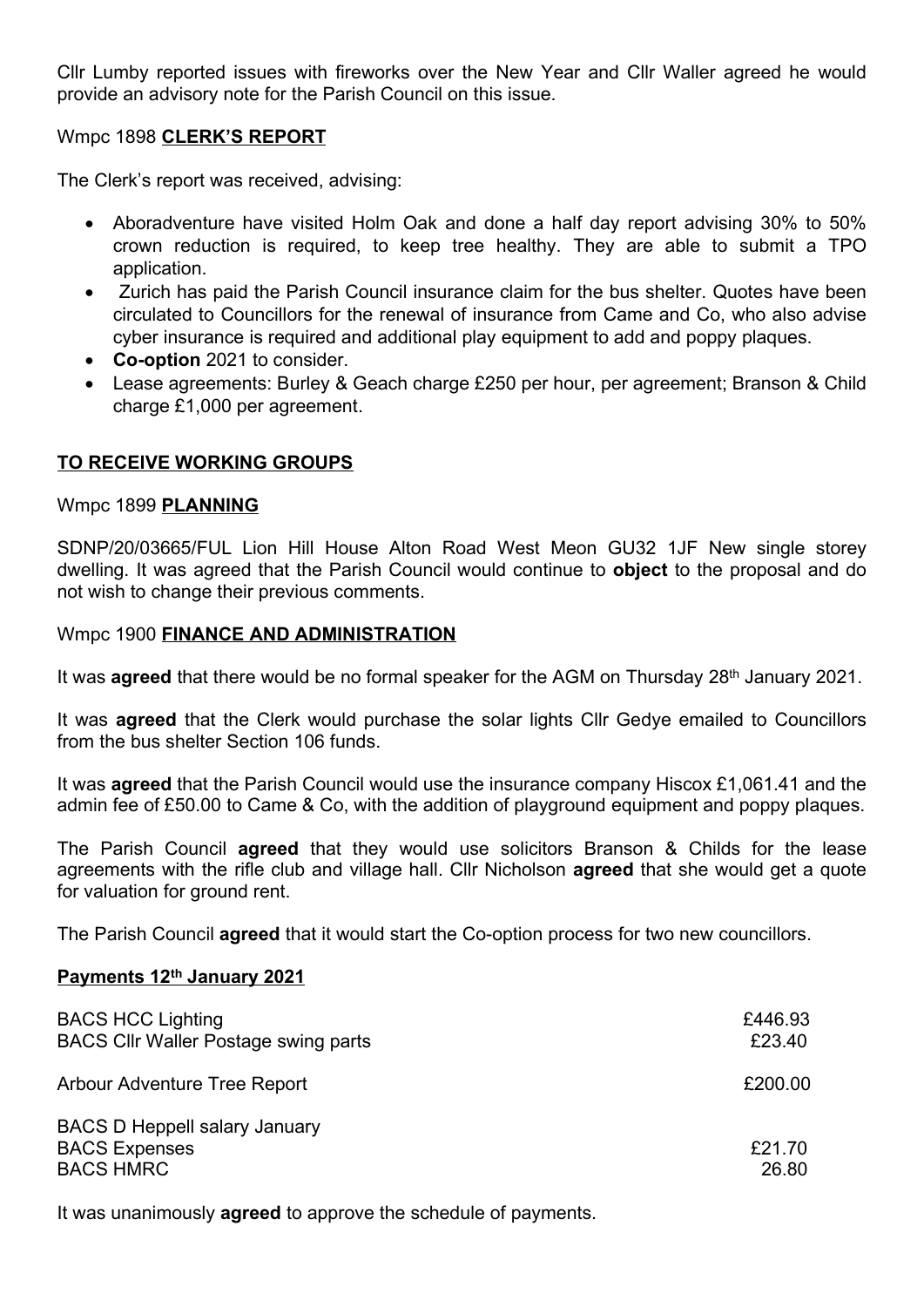# Wmpc 1901 **HIGHWAYS AND TRANSPORT**

Further information is required for the insurance claim on the cost of the replacing of coping stones to flint wall Church Lane for from Mr Hickmore. Cllr Waller agreed he would follow this up.

Cllr Trenchard agreed to report the potholes in Lippen Lane and by Westbury House to HCC.

# Wmpc 1902 COMMUNITY, RECREATION AND TRANSPORTATION

Parish News items are garden waste, salt bins full, further community grants available from WCC.

## Wmpc 1903 ITEMS TO BE CONSIDERED AT THE NEXT MEETING

Bus shelter, Holm oak and beech trees, Parish New and Fireworks policy.

## Wmpc 1904 DATES OF NEXT MEETINGS

Tuesday 2<sup>nd</sup> February 2021, Tuesday 2<sup>nd</sup> March 2021, Tuesday 13<sup>th</sup> April 2021, Tuesday 4<sup>th</sup> May 2021, Tuesday 1<sup>st</sup> June 2021, Tuesday 6<sup>th</sup> July 2021. All online meetings until further notice.

The meeting closed at 9.30 pm

Chair ……………………….

# Appendix A

# Hampshire County Council Divisional Report for:

# West Meon Parish Council

# COVID-19

Just to remind you that here is a special helpline for Hampshire's most vulnerable residents, set up as part of a collaboration between local councils across the county and the voluntary and community sector. So, if anyone is worried about an elderly neighbour or relative, they can call the Hampshire Coronavirus Support and Helpline on 0333 370 4000 (local rate charges apply). For the duration of the national lockdown, the helpline is open as follows: Monday to Friday - 9am-5pm Weekends - 10am-3pm Or out of hours, call 0300 555 1373.

# Hampshire Highways teams tackle cold snap.

With another 'Beast from the East' looming over the horizon, Hampshire Highways winter vehicles will be out again across the county as required, this time adding community routes to the main roads being salted. Community routes are roads to smaller schools and healthcare facilities. While the roads are seeing less traffic than usual as Hampshire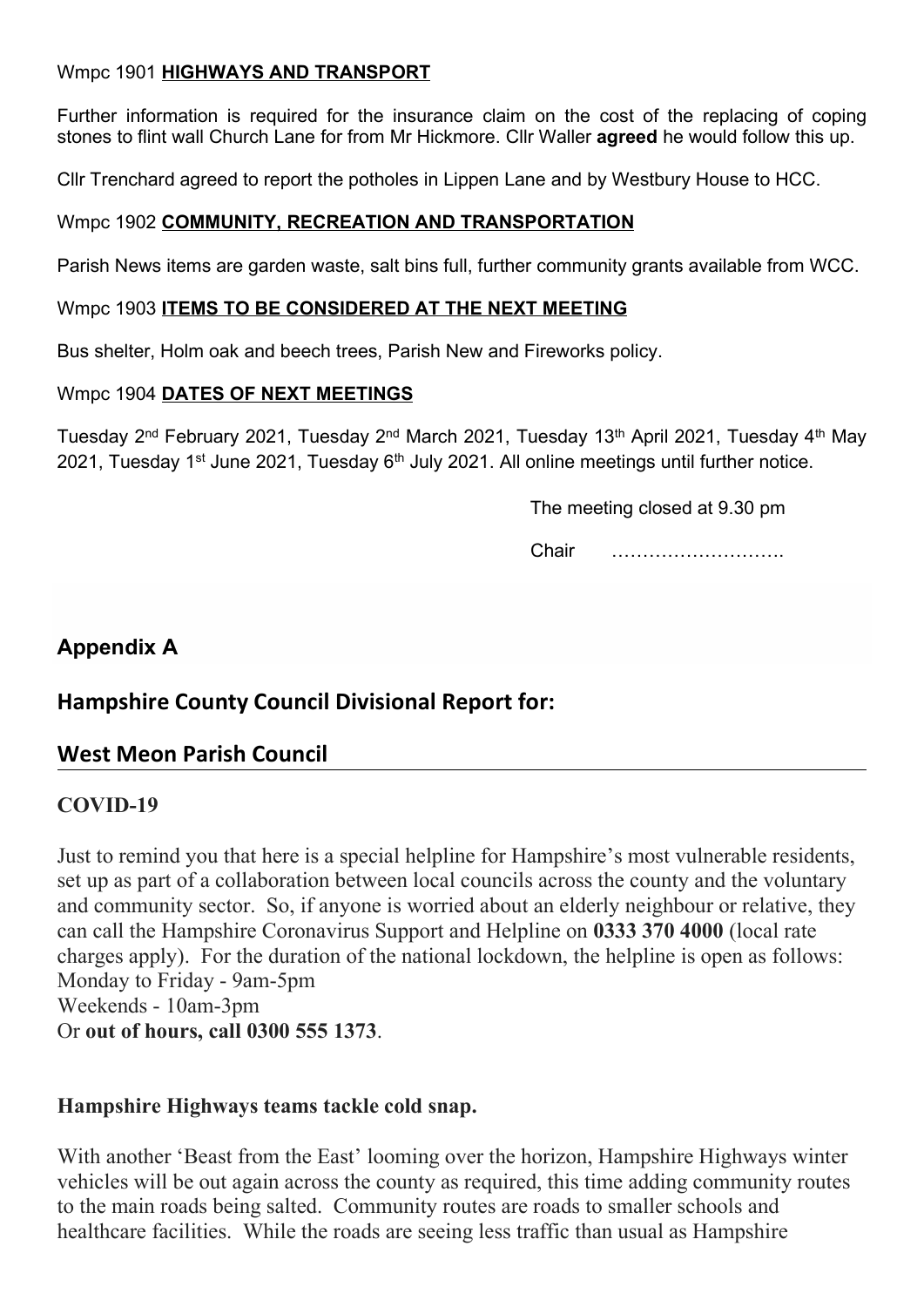residents stay at home to help curb the spread of coronavirus, it is important we continue to salt the roads that people are using most – including hospitals and healthcare centres and surgeries which people may be travelling to when they are called for a vaccination, and schools which remain open for vulnerable children and the children of critical workers.

Hampshire's main roads have been salted continually since the beginning of the cold spells this year. These 'Priority one' routes cover A roads, some B roads, roads to hospitals and other key emergency hubs, large schools and colleges, and key public transport routes. Forecast road surface and air temperatures, wind speed and direction, rainfall, and ice formation are all important factors in deciding when to send out the winter fleet. Roads are treated with salt before temperatures drop to freezing to try to stop frost and ice forming. Temperatures and conditions can vary significantly even within one county like Hampshire, so winter teams look at a number of distinct weather bands within Hampshire to help decide when and where to put the winter fleet to work.

There are thousands of blue or yellow salt bins across Hampshire being filled for community use. Salt from these bins is for use on public roads and pavements and can be particularly useful to 'join up' salting from the main road, carried out by Hampshire County Council salting vehicles, to smaller access roads and pavements. Remember that one tablespoon of salt (20 grams) is sufficient to treat one square metre of road or pavement surface. If footways are icy, everyone can help in their neighbourhoods by using the salt bins. Spreading a small amount of salt from the community salt bins on the pavements or smaller access roads not covered by the highways crews can make a big impact on frozen and icy surfaces.

Maps of priority gritting routes can be found at: https://maps.hants.gov.uk/highwayssaltroutes Further information is available on Hampshire roads during severe weather

In addition to the preparations to keep Hampshire moving during the cold weather, Councillor Judith Grajewski, Hampshire County Council's Executive Member for Public Health, is asking the public to keep an eye on those who may be particularly vulnerable to the cold, such as the very young or old, and those with certain medical conditions while ensuring they continue to follow COVID safety advice at all times. She said: "It's important for everyone to look after themselves in the cold weather, but particularly so for people who are more vulnerable to suffering ill health in low temperatures, such as babies and very young children (under 5 years), older people (75+ years) and people with pre-existing medical conditions such as asthma, chronic obstructive pulmonary disease or diabetes."

If in doubt, do not hesitate to use the helpline telephone numbers above.

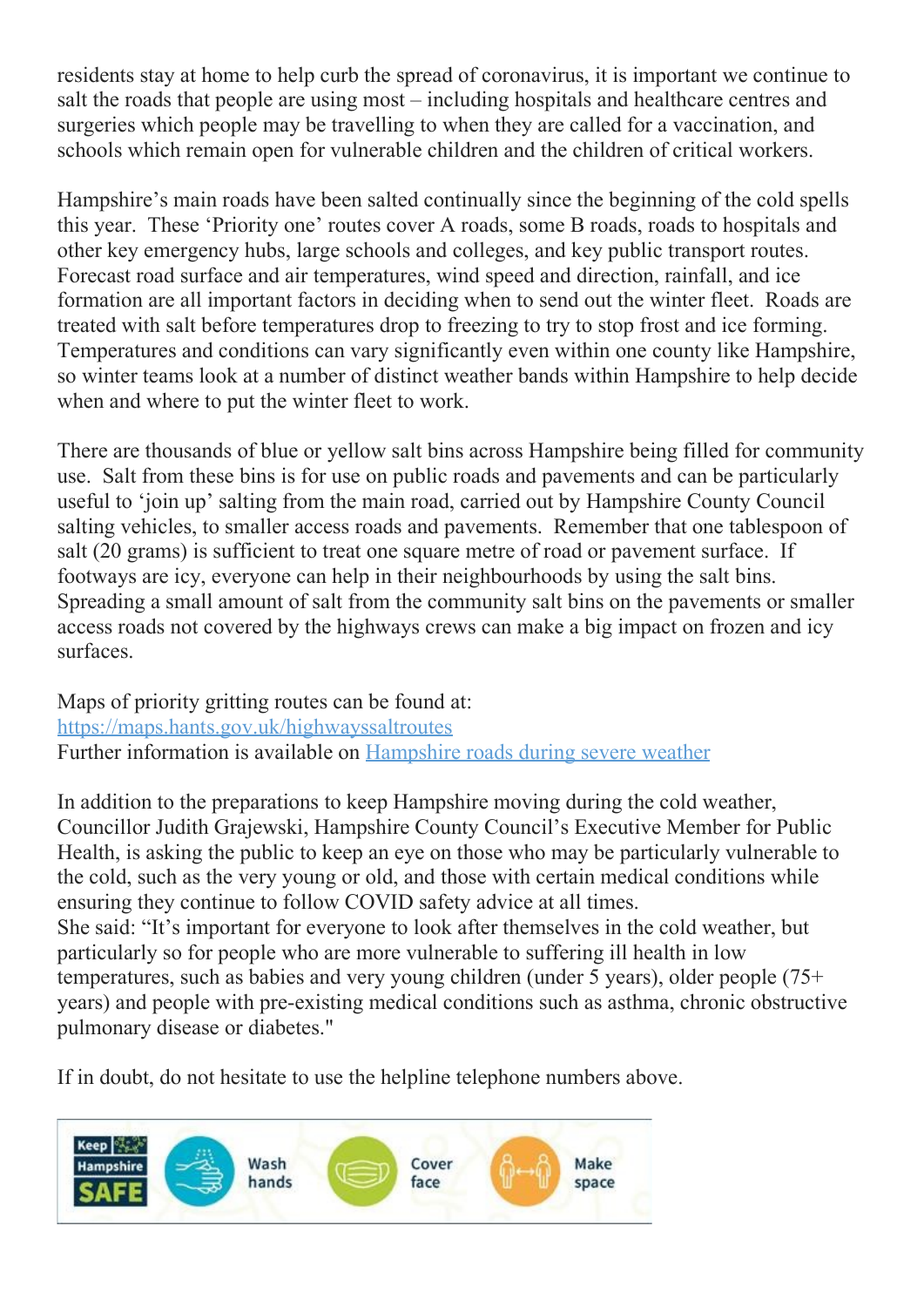# Appendix B

# Winchester City Councillor Report January 2021

1.New Year Greetings Best wishes from all your local Winchester City Councillors for 2021, we are both hoping for a better year than the last one!

2. New National Lockdown Winchester City Council remains focused on addressing issues arising from Coronavirus and in particular the new national lockdown. It is seeking to maintain all services as usual so far as possible, In particular, waste and recycling collections are continuing for now on their usual cycle. Hampshire County Council are also keeping the Household Waste Recycling Centres open. The council helpline (operated through Hampshire County Council) remains operational for anyone needing assistance - the number is 0333 370 4000

3. Business grants the Government has announced additional financial support for businesses impacted by the new national lockdown. Business in the retail, hospitality and leisure sectors are to receive a one-off grant to support them through the new lockdown. The one-off grants will be given to closed businesses as follows:•£4,000 for businesses with a rateable value of £15,000 or under•£6,000 for businesses with a rateable value between £15,000 and £51,000•£9,000 for businesses with a rateable value of over £51,000The new one-off grants are in addition to the existing business support, including grants worth up to £3,000 for closed businesses, and up to £2,100 per month for impacted businesses once they reopen. These grants are being administered locally by Winchester City Council. This includes a discretionary grant fund for impacted businesses. Details are available at www.winchester.gov.uk/no-listing/business-advice/covid-19-support. Businesses can also contact the Council on 01962 848288 or email businessrates@winchester.gov.uk. Businesses can also call the Council's Economy team on 01962 814 915

4.Motorbikes update Residents will be aware of the local group CANS (Communities against noise and speed, www.canshampshire.co.uk/community/communities-against-noise-and-speed-